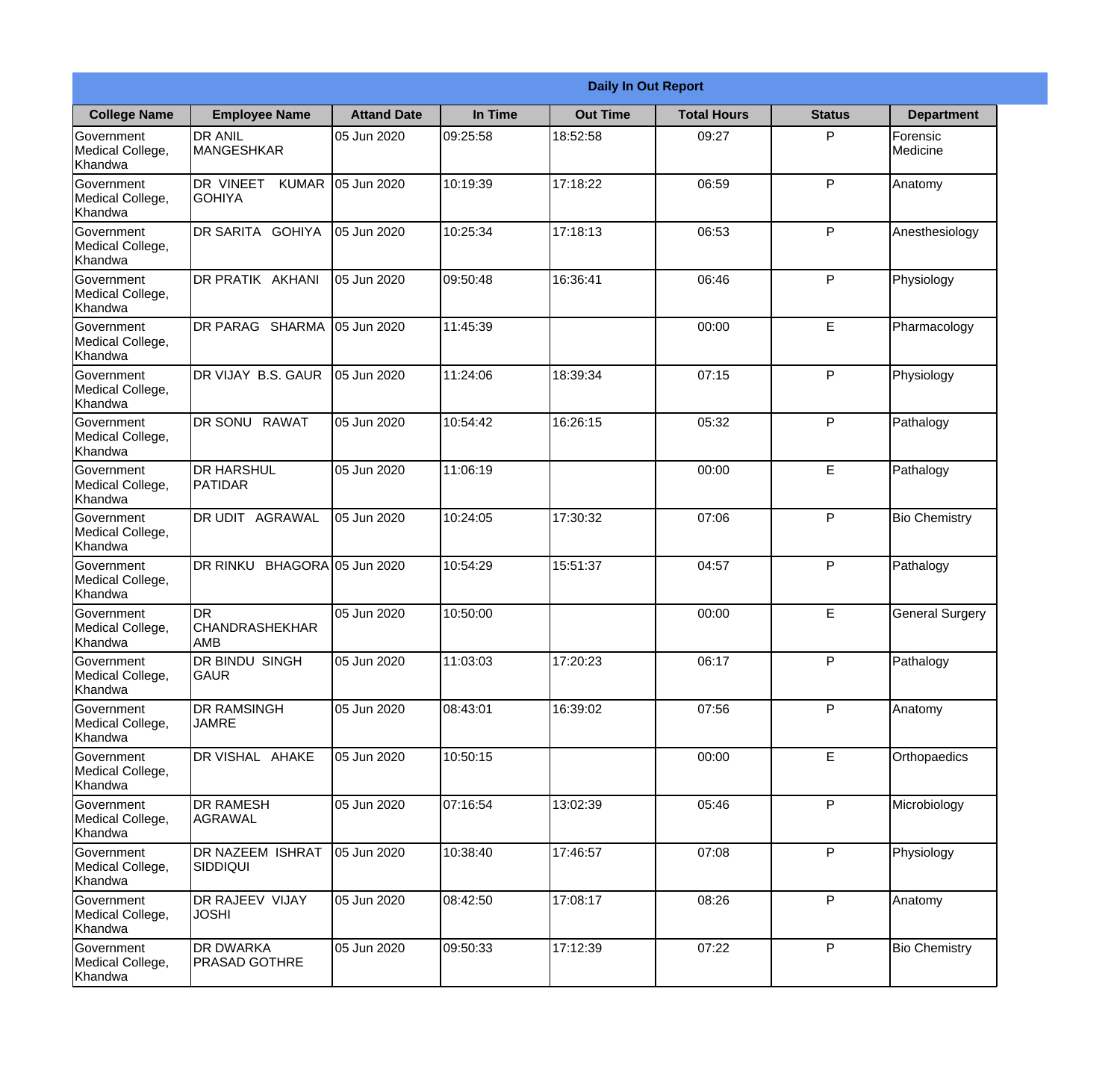| <b>Designation</b>                  | <b>Category</b>     |
|-------------------------------------|---------------------|
| Assistant Professor   Para Clinical |                     |
| Professor                           | <b>Non Clinical</b> |
| Professor                           | Clinical            |
| Assistant Professor                 | Non Clinical        |
| Professor                           | Para Clinical       |
| Associate Professor Non Clinical    |                     |
| Demonstrator/Tutor   Para Clinical  |                     |
| Assistant Professor   Para Clinical |                     |
| Associate Professor Non Clinical    |                     |
| Assistant Professor   Para Clinical |                     |
| Assistant Professor                 | <b>Clinical</b>     |
| Associate Professor Para Clinical   |                     |
| Demonstrator/Tutor   Non Clinical   |                     |
| <b>Assistant Professor</b>          | Clinical            |
| <b>Assistant Professor</b>          | Para Clinical       |
| Professor                           | Non Clinical        |
| <b>Assistant Professor</b>          | Non Clinical        |
| Demonstrator/Tutor                  | Non Clinical        |

## **Daily In Out Report**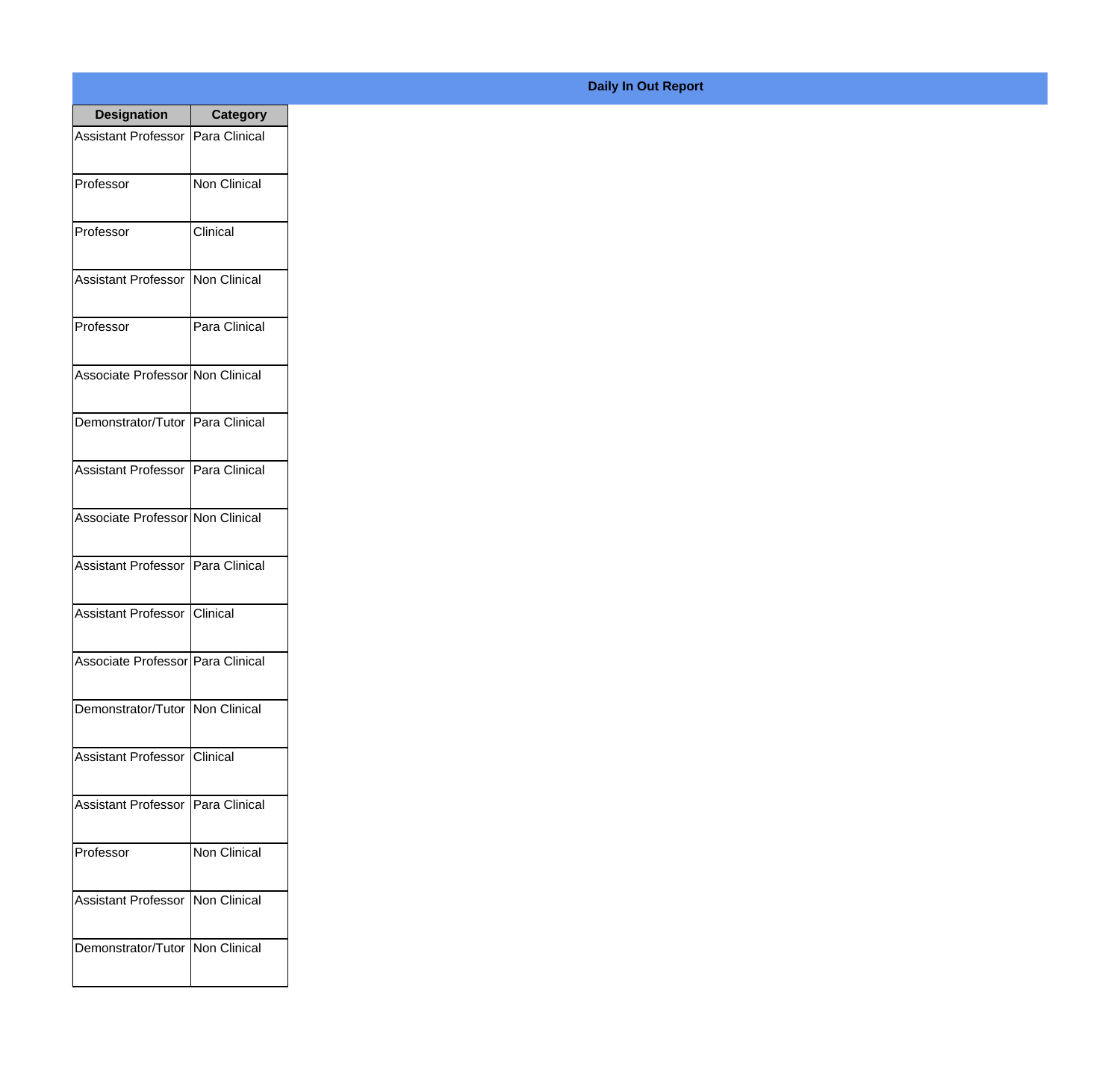|                                                  |                                                       |             |          |          | <b>Daily In Out Report</b> |              |                                           |
|--------------------------------------------------|-------------------------------------------------------|-------------|----------|----------|----------------------------|--------------|-------------------------------------------|
| Government<br>Medical College,<br>Khandwa        | <b>DR SOURYAKANT</b><br>VARANDANI                     | 05 Jun 2020 | 11:10:50 |          | 00:00                      | E            | Community<br>Medicine                     |
| <b>Government</b><br>Medical College,<br>Khandwa | DR RASHMI YADAV                                       | 05 Jun 2020 | 10:47:01 | 16:57:45 | 06:10                      | $\mathsf{P}$ | Community<br>Medicine                     |
| <b>Government</b><br>Medical College,<br>Khandwa | DR DURGA AHUJA                                        | 05 Jun 2020 | 11:10:31 |          | 00:00                      | E            | Anatomy                                   |
| <b>Government</b><br>Medical College,<br>Khandwa | DR LEENA PARIHAR                                      | 05 Jun 2020 | 12:05:14 | 16:57:38 | 04:52                      | P            | Community<br>Medicine                     |
| Government<br>Medical College,<br>Khandwa        | <b>MR PIYUSH KUMAR</b><br><b>MISHRA</b>               | 05 Jun 2020 | 11:00:55 |          | 00:00                      | E            | Community<br>Medicine                     |
| <b>Government</b><br>Medical College,<br>Khandwa | DR PRAMILA VERMA 05 Jun 2020                          |             | 11:04:03 |          | 00:00                      | E            | Paediatrics                               |
| Government<br>Medical College,<br>Khandwa        | <b>DR DURGESH</b><br><b>SONARE</b>                    | 05 Jun 2020 | 10:56:46 |          | 00:00                      | E            | Dermatology, Ven<br>ereology &<br>Leprosy |
| Government<br>Medical College,<br>Khandwa        | <b>DR RAKESH KUMAR</b><br><b>SHIVHARE</b>             | 05 Jun 2020 | 09:56:03 |          | 00:00                      | E            | Microbiology                              |
| <b>Government</b><br>Medical College,<br>Khandwa | <b>DR GARIMA</b><br><b>AGRAWAL VARSHNEY</b>           | 05 Jun 2020 | 12:56:58 |          | 00:00                      | E            | Paediatrics                               |
| <b>Government</b><br>Medical College,<br>Khandwa | <b>DR SIDDHARTH</b><br><b>BANODE</b>                  | 05 Jun 2020 | 08:08:30 | 17:07:24 | 08:59                      | P            | Pharmacology                              |
| Government<br>Medical College,<br>Khandwa        | DR PRIYA KAPOOR<br>KAPOOR                             | 05 Jun 2020 | 10:07:10 | 18:09:09 | 08:02                      | P            | Pathalogy                                 |
| Government<br>Medical College,<br>Khandwa        | <b>DR SAPNA</b><br><b>MAHESHRAM</b>                   | 05 Jun 2020 | 11:00:23 | 18:11:30 | 07:11                      | P            | Community<br>Medicine                     |
| Government<br>Medical College,<br>Khandwa        | <b>DR SEEMA</b><br><b>SUDHAKARRAO</b><br><b>SUTAY</b> | 05 Jun 2020 | 10:40:51 |          | 00:00                      | E            | Forensic<br>Medicine                      |
| Government<br>Medical College,<br>Khandwa        | <b>DR AJAY</b><br>NARWARIYA                           | 05 Jun 2020 | 11:19:12 | 18:17:44 | 06:58                      | P            | Microbiology                              |
| Government<br>Medical College,<br>Khandwa        | DR RAKESH SINGH<br><b>HAZARI</b>                      | 05 Jun 2020 | 12:02:07 |          | 00:00                      | E            | Pathalogy                                 |
| Government<br>Medical College,<br>Khandwa        | <b>DR NISHA</b><br><b>KAITHWAS</b>                    | 05 Jun 2020 | 10:11:58 | 18:22:28 | 08:11                      | P            | Psychiatry                                |
| Government<br>Medical College,<br>Khandwa        | DR SHAIKH M.KHALIQ 05 Jun 2020                        |             | 10:21:24 |          | 00:00                      | E            | <b>Bio Chemistry</b>                      |
| Government<br>Medical College,<br>Khandwa        | <b>DR RAJU</b>                                        | 05 Jun 2020 | 10:12:29 | 18:47:43 | 08:35                      | $\mathsf{P}$ | Forensic<br>Medicine                      |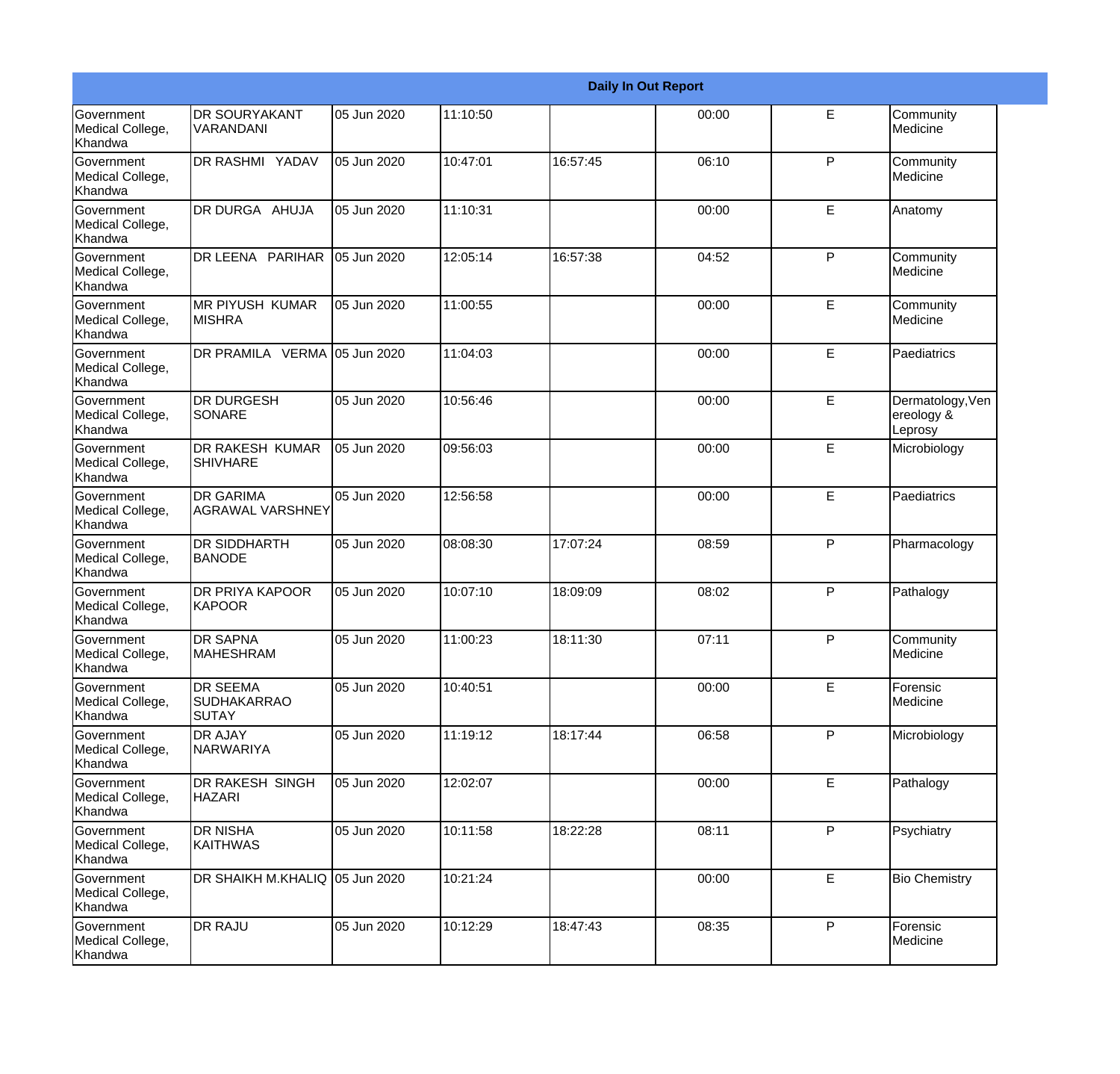| Demonstrator/Tutor Para Clinical  |               |
|-----------------------------------|---------------|
| Assistant Professor Para Clinical |               |
|                                   |               |
| Demonstrator/Tutor Non Clinical   |               |
| Assistant Professor Para Clinical |               |
|                                   |               |
| Statistician                      | Para Clinical |
| Professor                         | Clinical      |
|                                   |               |
| Assistant Professor Clinical      |               |
| Demonstrator/Tutor Para Clinical  |               |
| Associate Professor Clinical      |               |
|                                   |               |
| Associate Professor Para Clinical |               |
| Demonstrator/Tutor Para Clinical  |               |
|                                   |               |
| Associate Professor Para Clinical |               |
| Professor                         | Para Clinical |
|                                   |               |
| Demonstrator/Tutor Para Clinical  |               |
| Professor                         | Para Clinical |
| Assistant Professor Clinical      |               |
|                                   |               |
| Professor                         | Non Clinical  |
| Demonstrator/Tutor Para Clinical  |               |
|                                   |               |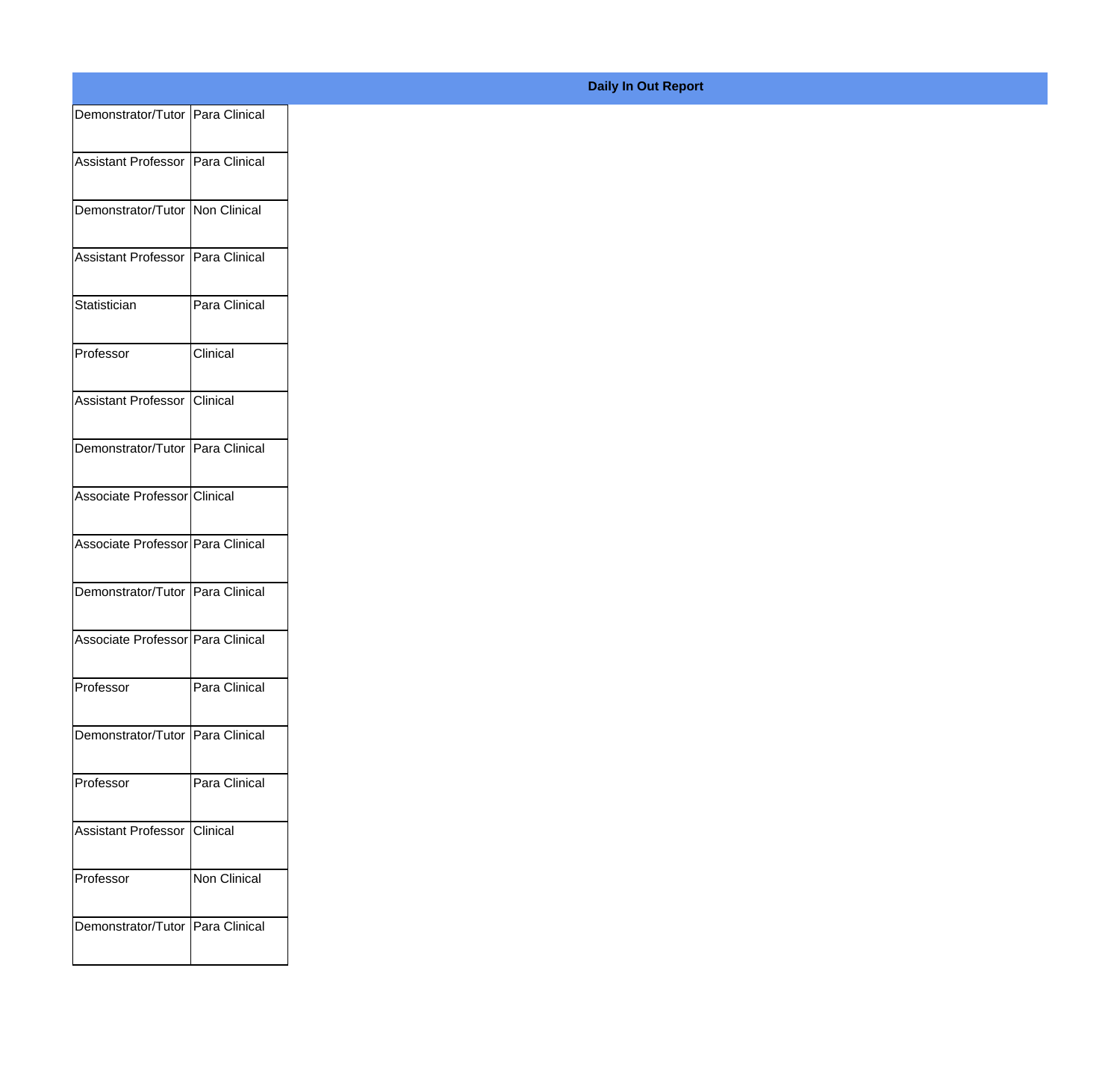|                                                         |                                            |             |          |          | <b>Daily In Out Report</b> |              |                             |
|---------------------------------------------------------|--------------------------------------------|-------------|----------|----------|----------------------------|--------------|-----------------------------|
| Government<br>Medical College,<br>Khandwa               | <b>DR MAHENDRA</b><br>PANWAR               | 05 Jun 2020 | 10:01:02 |          | 00:00                      | E            | Orthopaedics                |
| Government<br>Medical College,<br>Khandwa               | DR AJAY GANGJI                             | 05 Jun 2020 | 11:27:42 |          | 00:00                      | E            | <b>General Surgery</b>      |
| <b>Government</b><br>Medical College,<br><b>Khandwa</b> | <b>I</b> DR SITARAM<br><b>SOLANKI</b>      | 05 Jun 2020 | 10:57:16 |          | 00:00                      | E            | Forensic<br><b>Medicine</b> |
| Government<br>Medical College,<br>Khandwa               | <b>DR RANJEET</b><br><b>BADOLE</b>         | 05 Jun 2020 | 09:56:23 |          | 00:00                      | E            | <b>General Medicine</b>     |
| Government<br>Medical College,<br>Khandwa               | <b>DR ARUN KUMAR</b><br>PARGI              | 05 Jun 2020 | 09:47:42 |          | 00:00                      | E            | <b>General Surgery</b>      |
| Government<br>Medical College,<br>Khandwa               | <b>IDR ASHOK</b><br><b>BHAUSAHEB NAJAN</b> | 05 Jun 2020 | 10:25:07 | 17:48:05 | 07:23                      | P            | Forensic<br>Medicine        |
| Government<br>Medical College,<br>Khandwa               | IDR PRIYESH<br><b>MARSKOLE</b>             | 05 Jun 2020 | 11:50:00 |          | 00:00                      | E            | Community<br>Medicine       |
| Government<br>Medical College,<br>Khandwa               | <b>DR SANGEETA</b><br><b>CHINCHOLE</b>     | 05 Jun 2020 | 10:37:47 | 17:41:47 | 07:04                      | P            | Physiology                  |
| Government<br>Medical College,<br>Khandwa               | DR NEERAJ KUMAR                            | 05 Jun 2020 | 09:30:03 |          | 00:00                      | E            | Dentisry                    |
| <b>Government</b><br>Medical College,<br>Khandwa        | DR VIJAY NAYAK                             | 05 Jun 2020 | 17:07:38 |          | 00:00                      | E            | Anatomy                     |
| <b>Government</b><br>Medical College,<br>Khandwa        | DR SUNIL BAJOLIYA                          | 05 Jun 2020 | 11:03:34 |          | 00:00                      | E            | OTO-Rhiono-<br>Laryngology  |
| Government<br>Medical College,<br>Khandwa               | DR NISHA MANDLOI<br><b>PANWAR</b>          | 05 Jun 2020 | 09:45:13 | 16:03:45 | 06:18                      | P            | Obstetrics &<br>Gynaecology |
| Government<br>Medical College,<br>Khandwa               | <b>DR SATISH</b><br><b>CHANDEL</b>         | 05 Jun 2020 | 10:24:14 | 17:42:44 | 07:18                      | $\mathsf{P}$ | Pharmacology                |
| Government<br>Medical College,<br>Khandwa               | <b>DR JITENDRA</b><br>AHIRWAR              | 05 Jun 2020 | 11:24:00 |          | 00:00                      | $\mathsf E$  | Pathalogy                   |
| Government<br>Medical College,<br>Khandwa               | <b>DR MUKTESHWARI</b><br><b>GUPTA</b>      | 05 Jun 2020 | 11:06:32 | 16:09:13 | 05:03                      | P            | Pharmacology                |